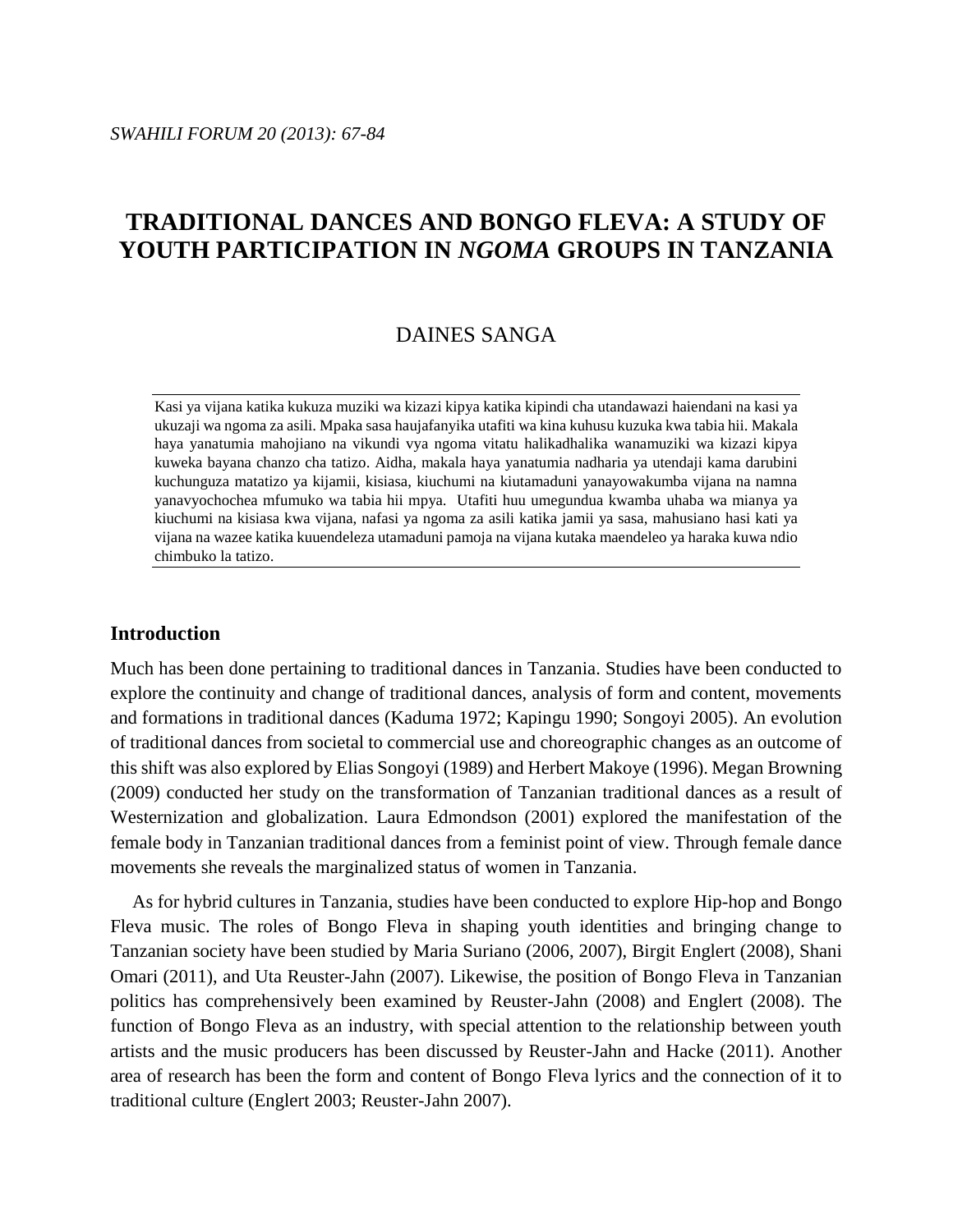Notwithstanding the numerous studies conducted on the subjects of traditional dances on the one hand and Bongo Fleva on the other, scant attention has been paid to the impact of youths' current concern with Bongo Fleva on their involvement and participation in traditional dances. This article sets out to examine the problems youth face in traditional dance groups which are usually led by older persons.<sup>1</sup> It will show that youth get negative responses when trying to innovate dance styles. Moreover, they often feel deprived of economic opportunities by the older group members and as a result tend to imagine better prospects in the sector of Bongo Fleva. The article asks for the social, cultural, economic and political factors that contribute to such a shift of youths' interest from traditional dance to Bongo Fleva.

As a prerequisite for this study, it must be defined what youth in the Tanzanian context means. According to the African Youth Charter (2006: 3) youth is a person between 15 and 35 years old. The Tanzania Youth Development Policy suggests that youth is anyone whose age ranges from 18 to 24 (Ministry of Labour and Youth Development 1996: 5). These definitions, however, need to be reviewed because they do not take into account the reality that is currently on the ground. A common understanding of youth in Tanzania goes beyond a life course perspective to include anyone whose survival depends upon his or her parents irrespective of age. In other words, an individual who does not have established an own family is categorized as youth (Reuster-Jahn 2007: 226) even if his or her age exceeds 45 years. In some contexts being a youth depends upon individuals and the way they portray themselves in a society. When an old person looks like a youth in either one or two of the following aspects - namely clothing style, hair cutting style, movements and language – he or she may be labelled as youth with the special name of *mzee-kijana* (an elderlyyouth). This term has the negative connotation that an individual, due to different reasons, has been unable to fully experience his or her youth life. For this reason, he or she is trying to make up for it in adulthood. Following the categorization of youth in a life course perspective, I argue that similar to the concept of gender and race, the concept of age is socially constructed (Falk  $\&$  Falk, 2005: 67). As such, it can neither be adopted nor generalized. For this article youth is the one who considers him or herself as youth (even if the age exceeds 40). The most important definition the article considers is that of a person defining him or herself as youth.

### **Dilemma of the Terms Tradition and Traditional Dance**

 $\overline{a}$ 

In the context of this article, it is also important to define the meaning of the term tradition and traditional dance, as they are often perceived negatively by youth. In many situations something traditional is linked to conservatism, barbarism, and old-fashioned behaviour preventing the civilization process (Huntington 1993). Principally, the definition of tradition depends on who

<sup>&</sup>lt;sup>1</sup> The paper was first presented at the International Swahili Colloquium, Bayreuth University, Germany, held between 17th - 20th May 2012.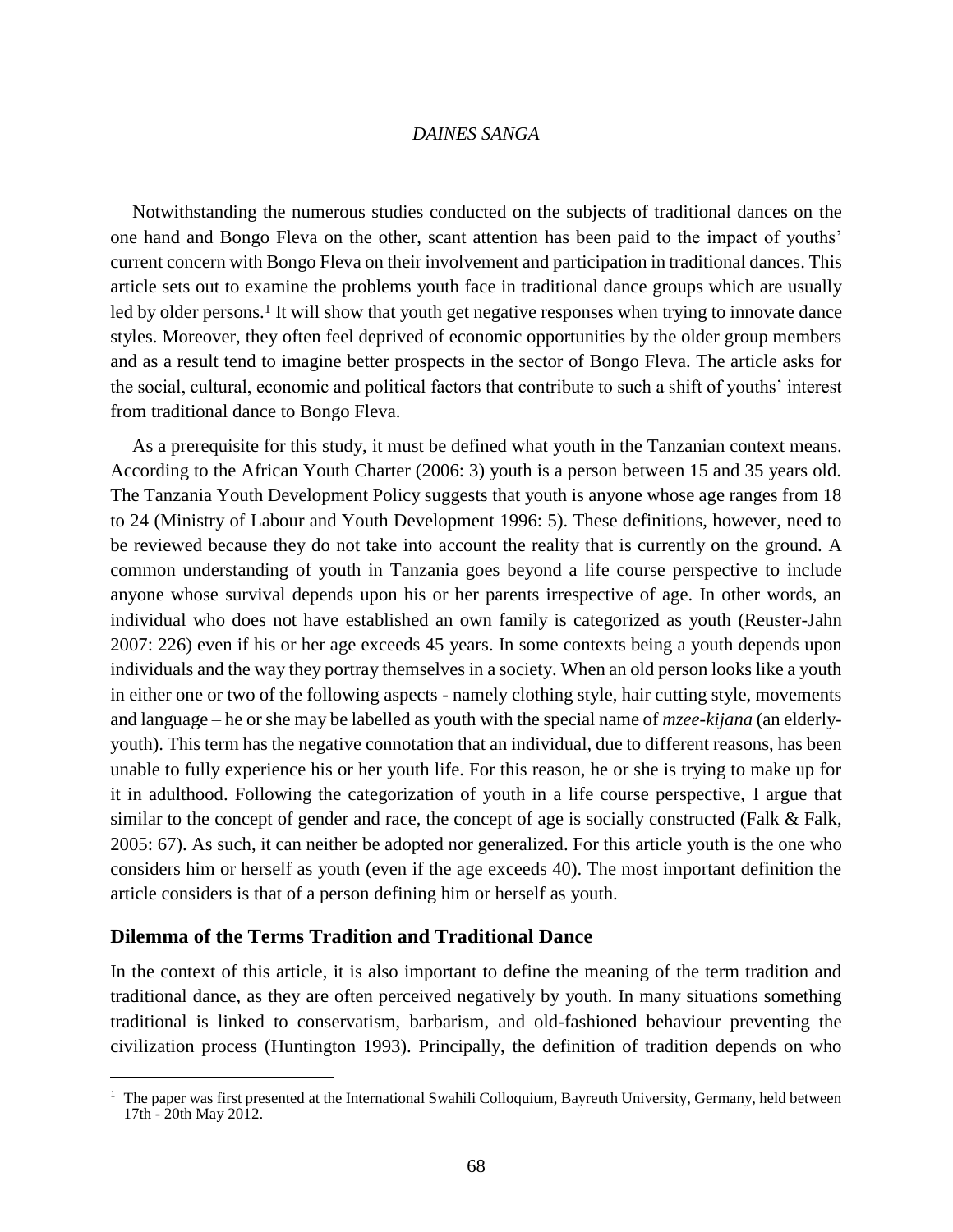defines it, from which perspective and for whose interests (Santos 2008). It has been argued that the concept of tradition is a western concept, which emerged to justify other cultures as ill-fated cultures (Adeleke 2005). Not only does the concept imply that non-western cultures are backwards, but it holds up western cultures as the superior cultures. It is along this line where Boaventura Santos argues that classifying some cultures as 'other' and other cultures as high-class cultures should be viewed as ignorance that needs to be addressed by seeking knowledge about it (2008: 18). Karin Barber (2007) insists on the importance of recognizing non-western cultures as cultures similar to western cultures since they are useful to the people who created them. In her study titled *The Anthropology of Text, Persons and Publics – Oral and Written Culture in Africa and beyond*, she argues that oral texts such as songs, dance performances, proverbs and sayings are not given the same weight as printed texts merely because they are not in written format, and are transmitted orally from generation to generation. She calls for the recognition of oral texts on the ground that they are commentaries, interpretations and reflections of how communities understand themselves (Barber 2007: 5).

Despite the fact that the article calls for recognition of oral text and performances, this study admits that some of the oral traditions and performances that are performed can cause social, economic and health risks. For example, among the Sukuma there is a dance called Chagulaga which involves young people coupling up and engaging in sexual intercourse. This practice is now deserted, because of fear of HIV as well as the rejection by religious and educational institutions particularly in urban areas (Elizabeth Shakidula and Debora Shejamabu, interviews by the author, 2013). In rural areas, where these cultural performances and rituals are prevalent, the government takes various measures to alert people with regard to detrimental effects of such traditions.

In this article, I use a concept of tradition that does not imply an exact reproduction of the past but rather is characterized by continuous change and modification of experiences to reflect to the changing realities (Hammer 1992: 398). Accordingly, the concept of traditional dance for the purpose of this article is any traditional dance that reflects the history and culture of Tanzania society. Such dances, however, are not static. They undergo changes that reflect social, economic, political realities of Tanzanian society.

#### **Bongo Fleva in Tanzania**

The name Bongo Fleva was formed by combining two terms. *Bongo* is a Swahili word that recently has become a nickname of Dar es Salaam and Tanzania as a whole, whereas *Fleva* is a term borrowed from the English term ('flavour'). The Swahili equivalent of flavour is *ladha*. Thus, Bongo Fleva means *ladha ya hapa hapa* or *ladha ya nyumbani*. As a musical category, it fuses elements from Hip hop, R&B, Zouk, Reggae, Congolese Bolingo and Indian music (Suriano 2006; Reuster-Jahn & Hacke 2011). The term bongo is derived from the Swahili word ubongo meaning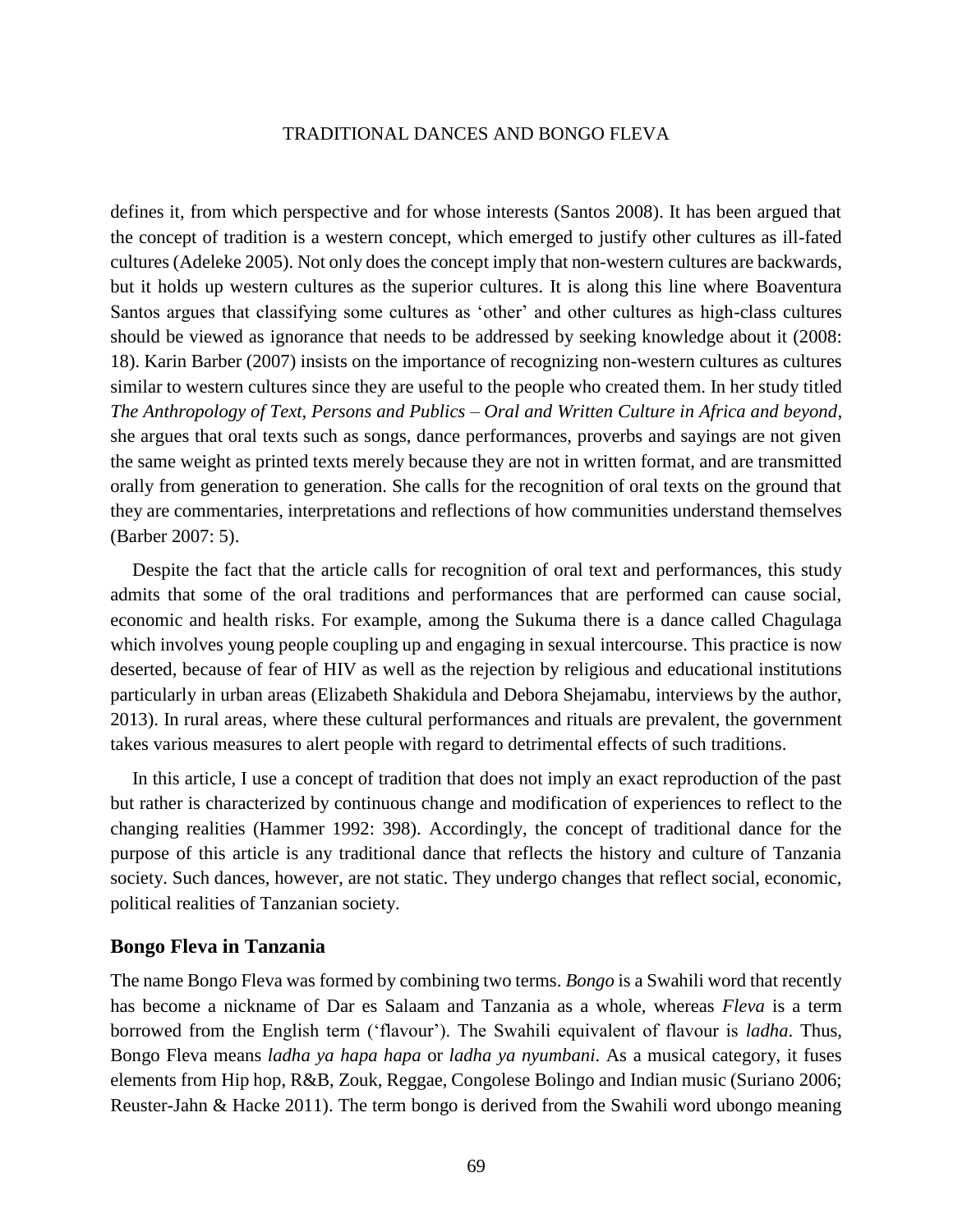'brain'. The word connotes that surviving in Dar es Salaam is not easy. One needs an active brain to sustain a living, unlike in the countryside where farming activities and support from others can, without a doubt, assist one to sustain a living, even without the use of much intelligence. To emphasize the linking idea between *ubongo* (brain) and Dar es Salaam, there is the saying *kuishi Dar es Salaam ni kidato cha sita* (living in Dar es Salaam is being a high school graduate). Such a saying signifies that everybody qualifies to be identified as a graduate of Advanced Level as long as he or she manages to sustain a living in Dar es Salaam. The saying was built around the fact that life in Dar es Salaam is expensive as one has to buy everything. The saying was essentially coined to refer to youth who left the villages and fled to Dar es Salaam in search of work and better living conditions. Nevertheless, in Dar es Salaam many have not found decent employment, though they manage to survive. Recently the name Bongo Fleva has been changed by some DJs and Bongo Fleva artists to Bongo clever. The term was coined to mean that those who engage in Bongo Fleva to make a living also need brains and smartness in order to attain this goal. It reflects the growing difficulties for artists to survive in the music industry. In addition, the use of this term was a strategy employed by some Bongo Fleva musicians to intimidate newcomers among musicians. By using the term, they tell them that becoming a Bongo Fleva musician is not as easy as many think (Reuster-Jahn 2008: 44). Apart from talent, cleverness matters.

While much of the youths engaged in Bongo Fleva think that it is cleverness that matters, young dancers in traditional dance groups believe that technological development contributes to the success of Bongo Fleva youth in the music industry. This is because they see that Bongo Fleva artists do not need instruments or an orchestra on the stage, whereas in traditional dance the music crew is as essential as dancers since they depend on one another to make the performance comprehensive (Kibena, interview by the author, 2012).

### **Performance Theory**

Performance is a very broad term used in different fields of study varying from organization studies, education, media, sports, theatre, to name just a few. For the purpose of this study the discussion will focus on performance as a theatrical activity with special focus on its social and political dimension. Performance as theatrical activity is understood as tangible, bounded events that involve the presentation of rehearsed artistic actions. Schechner (1985) defines performance as restored behaviour or twice behaved behaviour.

Performance as social, economic and political activity has been explored by a good number of scholars. Penina Muhando Mlama (1991) who explores performance from a social point of view argues that performance is a powerful tool in helping community members discover their social problems and involve themselves fully in finding out solutions which are within their capacities. Kelly Askew (2002) investigates performance from a political point of view. In her study of Taarab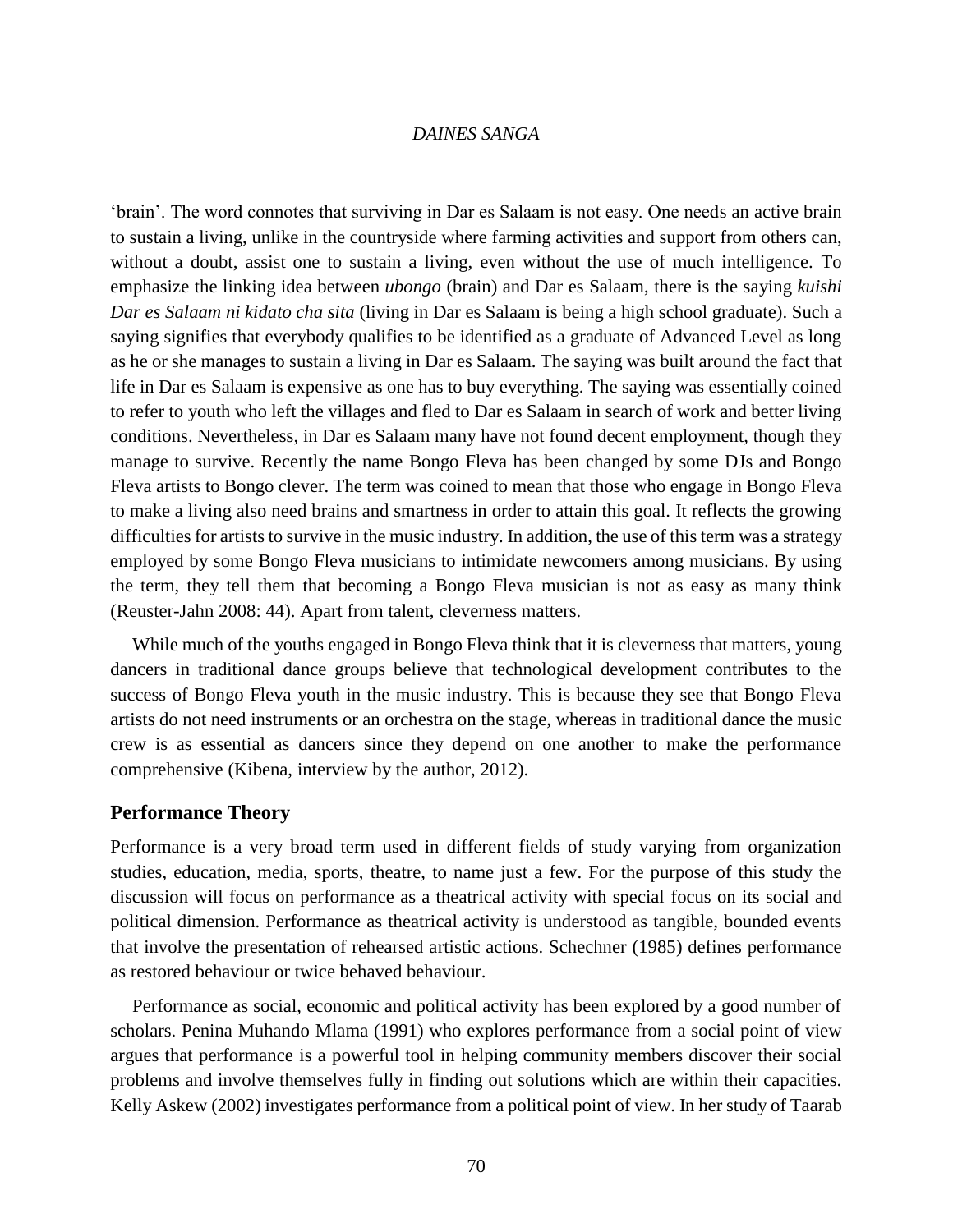she argues that performance grants performers with the opportunity to engage in political disputes. It offers the audience as well as performers an opportunity to reflect upon their situation by distancing themselves and to adopt another personality that offers them a new way of understanding themselves.

In my study I employ performance theory as an analytical tool to explore how youth's involvement in dance groups as performers helps them discover their social, economic, cultural and political problems and whether or not dance assists youths' search for solutions.

### **Selection of Groups and Methodology**

Three dance groups were selected for this study, which was conducted in Iringa and Dar es Salaam from June 2012 to December 2012. <sup>2</sup> These were Tanangozi, UMATI, and Hayahaya dance groups. Tanangozi is a village in Iringa rural district, almost 35 kilometres from the town of Iringa. The name of the group was derived from the village name. The group was established in 1986. Since its leader Mzee<sup>3</sup> Fabian Mwakalinga received an invitation to perform in Dar es Salaam in a political event, the group continues to perform for commercial purposes. The group has 30 members, three females. The group has two leaders; Mzee Fabian Mwakalinga is the chairman of the group, while Chesco Mduda is the assistant chairman. The group was selected to represent dance groups in rural locations.

Hayahaya dance group from Dar es Salaam was selected as part of respondent surveys. Hayahaya as a group began in 2008 with six members. Currently the group has eight members. This means that since its establishment, the group has grown by only two members. The rationale is, therefore, to examine the factors for the small increase in members.

The third group selected for this study was UMATI, a dance group located in Iringa town. The name UMATI was derived from the name of the NGO for which this group was initiated. UMATI is an abbreviation of *Chama cha Uzazi na Malezi Bora* which means the 'union for reproductive health and quality care'. The group was inaugurated for the purpose of sensitizing the community concerning the significance of reproductive health services and childrearing. The group was selected because of its location in urban Iringa. In this respect, it offers the possibility for the researcher to triangulate information provided by respondents from Iringa rural.

The study employed Focus Group Discussions (FGDs), in-depth interviews and Participant Performer Researcher (PPR) as methods. In-depth interviews were employed to leaders and Bongo Fleva musicians and some members who felt timid to articulate their views during FGDs. The

<sup>&</sup>lt;sup>2</sup> A second period of field research for my PhD project on ngoma groups was conducted between September 2013 and January 2014.

<sup>3</sup> *Mzee* meaning 'old man' in Swahili is a respectful form of address.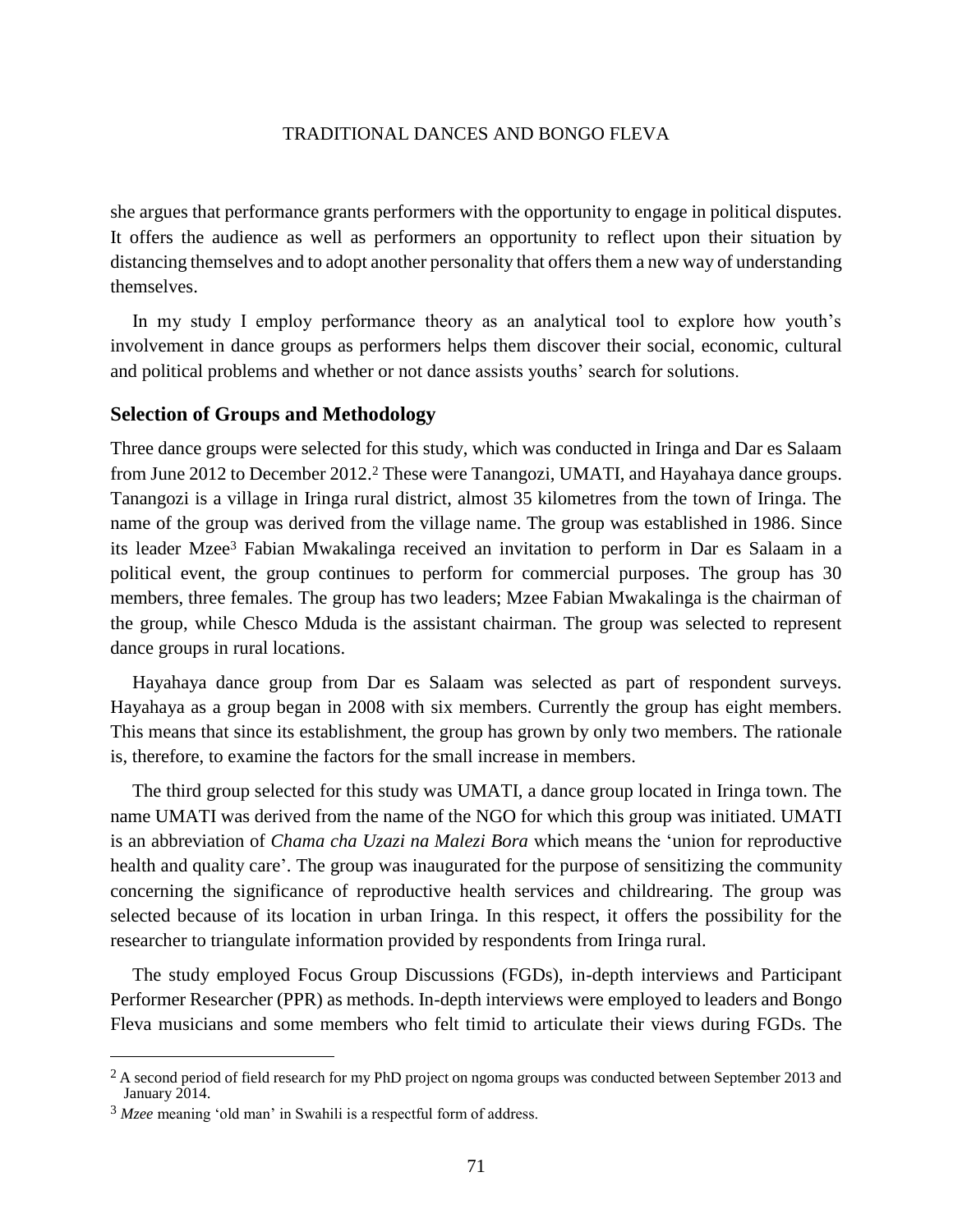interviews lasted between 60 to 90 minutes. PPR is another method employed in collecting data for this study. All chosen methods were useful for collecting data for this study. FGD for instance, helped me to gather information within a short period of time (Laws, Harper & Marcus 2003: 57). Whilst interviews provided me with enough time to discuss issues with my informants in detailed fashion, PPR gave me admission to collect first-hand data since the method suggests that the researcher has to join performers in the course of performance (Na'Allah 2009: 39). PPR assisted me to live the world of dancers all the way through my fieldwork and to experience first-hand challenges, fears, expectations, hopes and what dancers considered achievement.

# **Youth Participation in Dance: A Historical Overview**

In Tanzania, similar to any African country, in the pre-colonial era people learned to dance from childhood. It happened almost naturally as mothers in Africa tended to carry infants and very young children on their back in social activities, including cultural gatherings. Funeral and harvest ceremonies constituted cultural activities where parents taught their children to dance by dancing with them on their backs (Nketia 1974: 60). Following such a tendency, youth as they crossed frontiers to adulthood were likely to possess some early knowledge of dance as an outcome of this early experience. Being a youth in a pre-colonial society had its own connotations. Commonly, the concept of youth included submissiveness, respect towards older people and a passive reception of culture (Riccio 2007: 137). Such a condition, therefore, signified a need for supplementary training to enable unskilled youth to gain proficiency in their culture, including dancing.

In contrast, the older generations were taken to be experts, active participants of traditional dances and their role was to guarantee the transmission of traditional dances from one cohort to the next (Semali 1999; Diallo & Hall 1989). Youth's socialization to culture in pre-colonial society depended much upon the older generation (Muchira 2001: 2). Preparing youth for traditional dances was the responsibility of the whole society. In the absence of the biological mother, an African child was likely to be raised even by the neighbour and taught all necessary skills (Dike 2004: 85) including the art of dancing. Involvement of youth in traditional dances was not a choice but rather a necessary step towards acquiring the knowledge, skills and moral values of society. Through youths' involvement in traditional dances, the community was able to know them better and select what was seen as best for them. Selection of what was appropriate in their future was done through critical analysis of feelings, thoughts and the mood they demonstrated in the course of dancing (Muchira 2001: 5; Diallo & Hall 1989). Through youths' involvement in dance, their careers were revealed, nurtured, and later, internalized in their actual lives. Looking at the role traditional dances played in pre-colonial society, it is appropriate to view them as similar to social institutions, for they helped participants by involving all their senses in the learning process.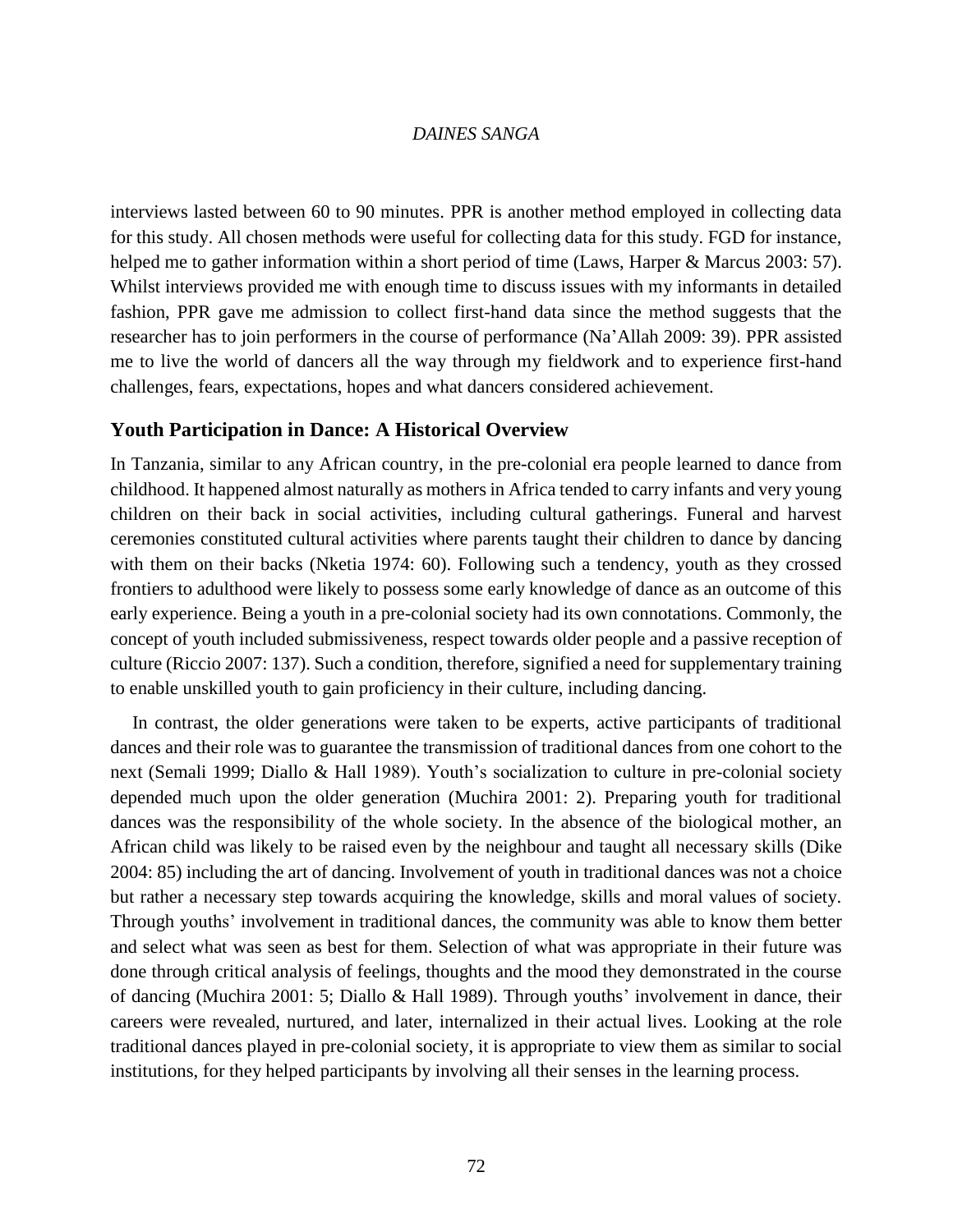Irrespective of the fact that traditional dances during pre-colonial Tanzania were handed down smoothly from generation to generation, the recent situation differs greatly. The next part discusses the factors behind transitions from traditional dance to the Bongo Fleva sector.

# **From Traditional Dances to Bongo Fleva: the Question of Authenticity**

Authenticity refers to an act of being sincere to the source. However, today, authenticity does not mean copying traditional culture, but rather involves flexibility and negotiation (Peterson 1997: 6). Examining the notion of authenticity in a performance perspective, Richard Peterson points out that authenticity in recent times is a matter of negotiation between performers, diverse commercial interests and fans. Owing to changes taking place around the world and the rapid transformation of consumer taste as an upshot of global interconnectedness, he contends that the authenticity of a performance is perceived differently by spectators depending on their taste. In the light of performances organized for international audiences, even a superimposed and juxtaposed performance combining a variety of elements from diverse sources can be authentic while a similar performance presented to a local audience may be written off as inauthentic (Ibid). Peterson argues that the idea of "hybrid", in our time, is increasingly becoming a new form of authenticity.

In Tanzania, the issue of authenticity was a major constraint faced by youth, who founded their own groups or joined established dance groups to raise their income. The situation was apparent during interviews with young members of UMATI dance group from Iringa town. They offered a fascinating example of a new creative dance called *Lingunjumu modern*, which is a product of their own creativity. The dance juxtaposes a variety of dance movements and patterns from *Lingunjumu* and *Sindimba* dances of southern Tanzania, the *Akasimbo* dance from the Haya ethnic group, and *Mdundiko* dance from the coastal region. In addition, it also fuses gestures from Bongo Fleva music prominently known as *Kiduku* and *Kibega*. *Kiduku* is a dance movement where the dancers kneel down and their hands move against one another to and from, while *Kibega* is a movement that indicates wiping away the dust from one's shoulders. Among the dances which youth frequently performed, *Lingunjumu modern* was their favourite one. It is because the dance was made up in a sense that it combined different styles treasured by many of them. Paulo, an enthusiastic young drummer of UMATI, stated that adult members provided negative commentary about the dance and in extreme cases the group was advised not to perform the dance in big events. The dance was censured on the basis of lacking faithfulness to Tanzanian culture and validity to Tanzanian society. Paulo explained:

*Mara inapotokea tunacheza ngoma, ambayo kiukweli tunaicheza karibia kila onyesho, baadhi ya watu wazima mara nyingi husema tunachanganya miondoko mbalimbali kwa sababu hatuzijui ngoma za asili kwa urefu wake. Kwa maana hiyo tunawachanganya watazamaji kwa ujumla hasa watoto.* (September 2012, Iringa).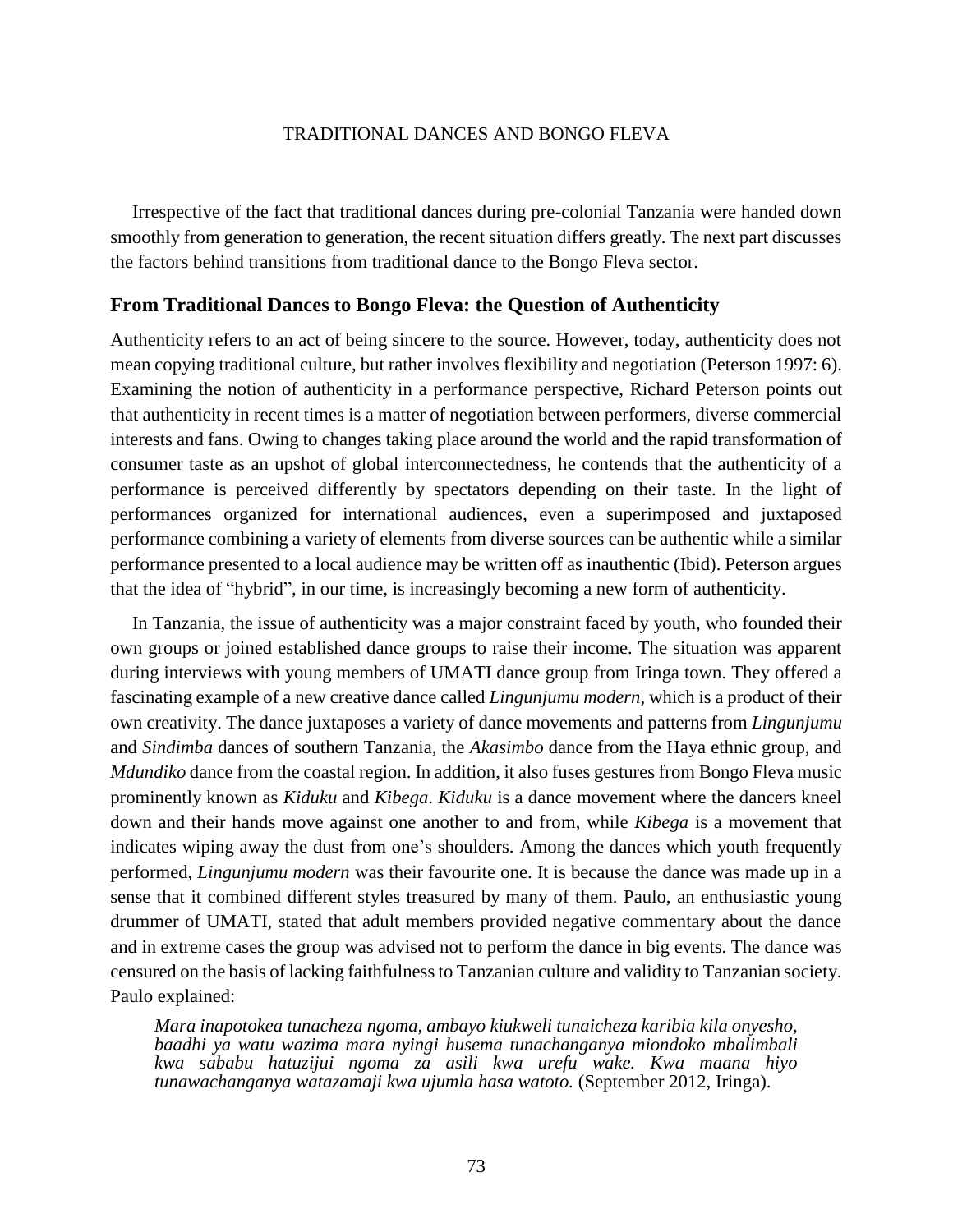When we engage in dance performance (i.e. Lingunjumu modern), which we perform it in almost every event, some adults often become critical in our performance, arguing that we confuse movements from diverse sources, because we are not fully accustomed with traditional dances. In this sense, we also confuse the audience – younger audience in particular.

Whilst the older generation posed criticism on choreographed dances performed by the youth, youth and young adults gave their opinion that the dance is captivating. Their appreciation grounded on the creativity that youths employed in dance. They also appreciated the way youths introduced musical instruments such as guitar and keyboard. This was partly born out of the necessity to replace special drums that were difficult to find or needed the skin of wild animals, which, in some cases, are not allowed to be killed without special permission.

My discussion with youth from UMATI dance group revealed that their aim in combining various movements from different traditional dances, contemporary musical instruments and Bongo Fleva is to capture the interests of youth, older people and children alike. Most of the children had certainly not been exposed to traditional dances but only to modern styles through television and YouTube. The dancers of UMATI argued that combining a variety of movements and modern instruments attracts the younger generation, not just to consume, but also to learn traditional dances.

To find out the perception of adults concerning the new practice of combining traditional dances with modern styles, an interview was conducted with Mzee Fabian Mwakalinga of Tanangozi group. By the time this study was carried out, he was 85 years old. He was the chairman of Tanangozi Dance Group in rural Iringa. Regarding the hybridity in traditional dance, Mzee Mwakalinga had this to say:

*Kuchanganya mambo ya kisasa katika ngoma si lolote zaidi ya kuzitia uchafu tu ngoma zetu. Ni alama ya ulimbukeni wa baadhi ya vijana wanaodhani kila kitu kinachofanywa na wa Magharibi ndio bora sana. Katika kundi letu vijana hawana nguvu ya aina hiyo.*

Combining modern elements with traditional dance is nothing but distorting our traditional dances. And this is a sign of parroting the Western elements of dances by youth who think that everything that comes from the West is the best. Youth in our group do not hold such influences. (Mzee Mwakalinga, July 2012, translation by the author)

Mzee Mwakalinga's view was also expressed by adult audience members in Iringa, who I interviewed. Hybrid dance styles were blamed by some adults as "*aina mpya ya ufisadi unaofanywa na vijana katika tamaduni zetu"* (a new form of cultural corruption engineered by the youth on our culture) (Rebeka, interview with the author, December 2012). Muñoz and Marín (2006) also revealed such a tension between the older generation and youths' creative works in Colombia. In their study they found that new trends in performing art are seen by older people as corrupting culture or as cultural illiteracy rather than a novel form of creativity. Authors further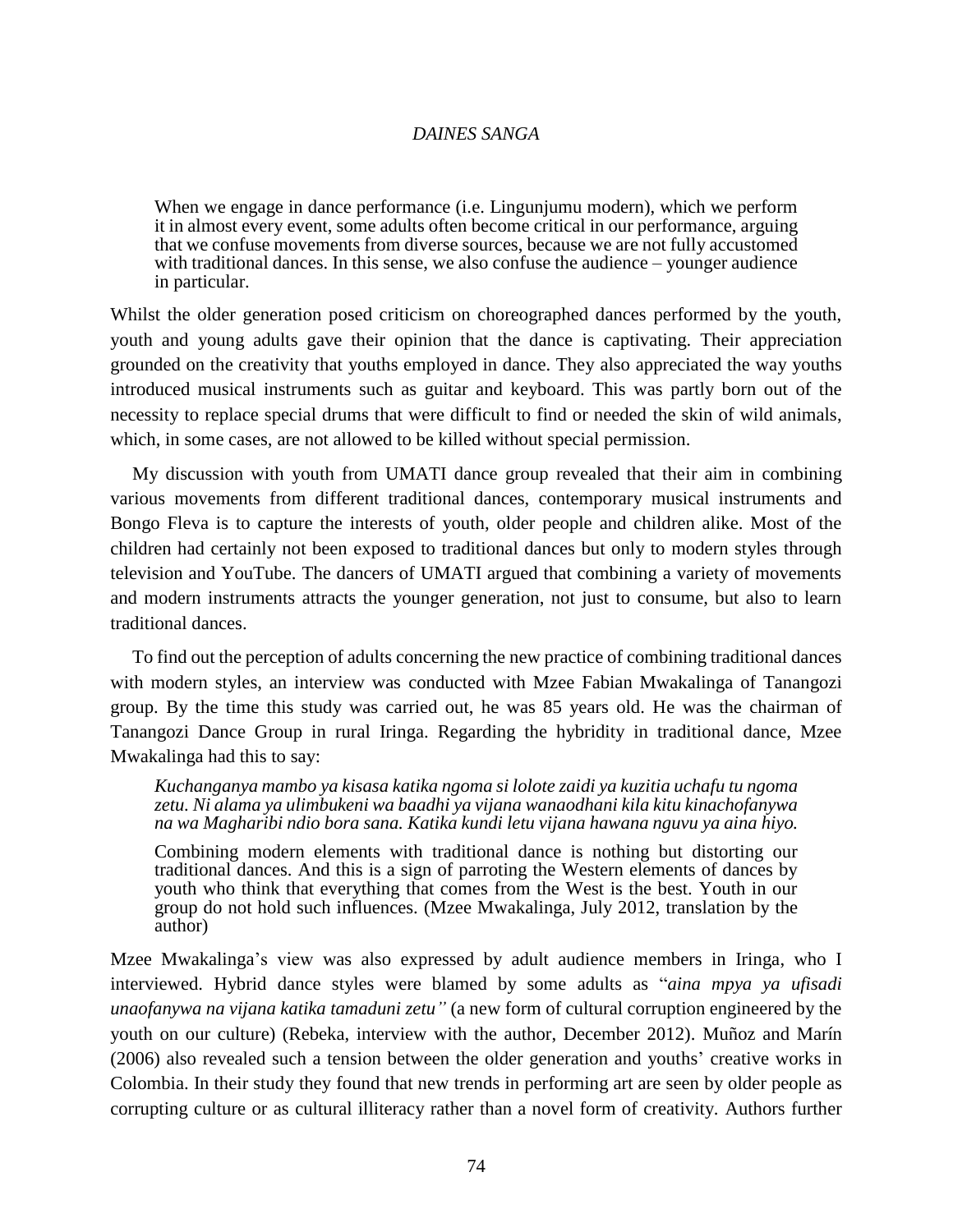suggest that youths' creative performances should be understood by adults, not as a corruption of culture but rather an interpretation of traditional culture according to youths' understanding of the world.

My study revealed that conflicts with their leaders and older audience over the question of authenticity that youths encounter in traditional dance groups is an important factor that pushes them to abandon their career as dancers and attempt to uncover other chances for survival. UMATI dance group in Iringa town offers a good example here. Some of the youth in this group already had their own Bongo Fleva *mistari* (verses) <sup>4</sup> recorded in local studios in order to try their luck as musicians. It was an attempt to change their careers from traditional dancers to popular music that would allow the youths to stay in the creative sector. However, this turned out to be difficult, as they encountered discouragement by radio DJs who rejected their locally produced recordings.

The situation was even worse for some youths in the Hayahaya dance group in Dar es Salaam. For some of the youths in this group, their presence in the dance group was just because they had no other pastime activity. Some had not expected the challenges in performing traditional dances. Thus, the dance group was used as *kijiwe* (a meeting place) while searching for other opportunities. Although youth enjoyed their career as dancers, yet, challenges from the older generation made them feel as outsiders in their own culture. Some stated that because of these challenges, they felt better to give up the dance career in order to enjoy creative freedom individually.

# **The Question of the Structure of Dance Groups**

 $\overline{a}$ 

Traditional dance groups, similar to other organizations, need being managed. Usually, the management team is made up of a chairperson, a deputy chairperson, a secretary and a treasurer. Chairpersons and secretaries in particular are responsible for searching for performance opportunities and ensuring that group members fulfil their obligations as stated in the constitution. Likewise, leaders are accountable for planning and reshuffling the performance casts, and organizing, who will do what and how during live shows.

However, the study revealed that managerial issues are an enormous setback for the development of dance groups, particularly in the rural areas. Tanangozi dance group, residing in a village, may be used as an example. Once a leader was appointed it was implied that it was death alone (or permanent sickness) that would cause him to step down. In the case of sickness, yet, the sick leader was obliged to appoint somebody who would subsequently assume his responsibility; a practise which denied the youth the opportunity to show their leadership proficiency. Discussion

<sup>&</sup>lt;sup>4</sup> Mistari (literally meaning 'lines') is a slang term used by the youths to mean verses. The Standard Swahili term for 'verse' is *ubeti* (singular) and the plural of it is *beti*.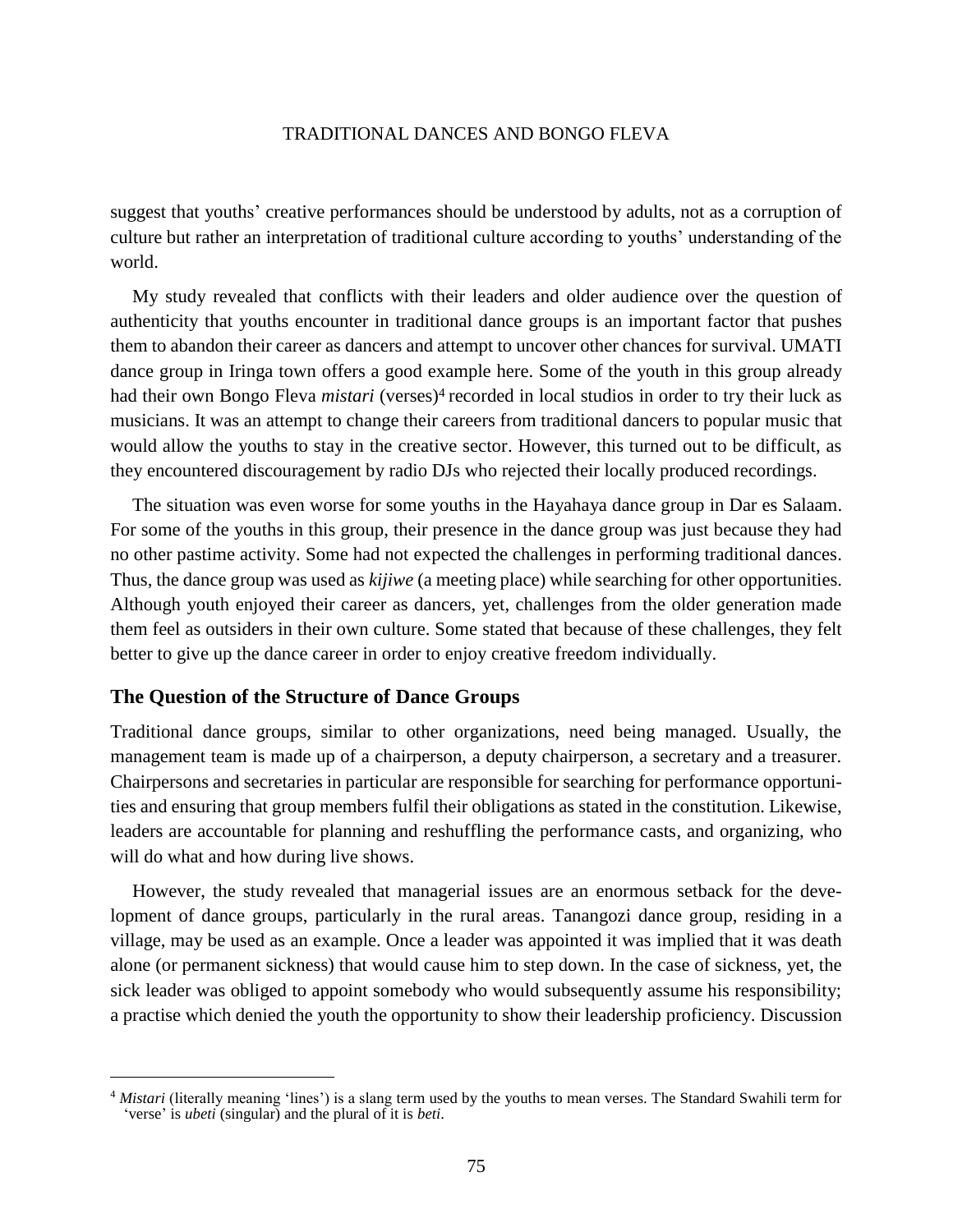with adults indicated that the practice was justified by the necessity to keep the group going. Arguing against youth leaders, Chesco Mwinuka, a village chairman had this to recount:

*Tunapendelea wazee kushika madaraka kwa sababu uzoefu wetu unaonyesha kuwa vijana katika makundi mara nyingi ni watu wenye kughafirika kwa haraka, wanapenda kupata matokeo ya haraka pia hawana uwezo wa kutulia muda mrefu katika kundi hasa wanapoona matokeo si ya papo kwa papo. Tunachukua jambo hili kuwa ni la hatari kwa maendeleo ya kundi letu.*

We prefer that elders take the leadership role, because our experience shows that youth in dance groups quickly forget our past and want to see immediate results of their efforts without entertaining perseverance in dance activities in our groups. We consider this matter as undermining the progress of our groups.

The quotation reflects the view that youth are rarely selected to assume leadership responsibilities. They are bypassed in the name of preparing them for taking up leadership responsibility in the future. 5

Youths' lack of access to leadership is also seen through the number of years the older generations have spent in leadership. Mzee Mwakalinga, for example, began to lead the Tanangozi dance group since 1986. However, this practice has grave impacts on issues related to payments. In productions where no payment was involved, youths had access to major roles. However, in productions where payment was involved, youths were either excluded in the cast or given minor responsibilities, so as to lower their share. Discussions with youthful informants in Tanangozi group shed some light on the financial exclusion of youths:

*Kwa maonyesho ambayo mwisho wake ni pesa, mara nyingi tunanyimwa majukumu mazito. Badala yake tunapewa majukumu mepesi tu. Majukumu hayo ni pamoja na kupasha ngoma, kubeba ngoma mpaka eneo la onyesho na kuwasaidia wachezaji katika uvaaji wa sare wakati wa maadalizi ya onyesho. Hakuna kijana anayependa haya. Tunapenda kufanya zaidi ya hayo lakini hatupewi nafasi hiyo.*

In performances which are money oriented, we are often not assigned major roles. Instead we are given only minor roles, such as warming drums, carrying drum to the performing location and helping adults in putting on costumes for the show. None of the youths is happy with this. We all want to do more than we do, but we are not given the chance to take major roles. (Mwalole, interview by the author, 2011)

Owing to such an economic exclusion they experience in traditional dance groups, the majority of youths, male youths in particular, were of the view that Bongo Fleva was the only means through which one can make his money without being exploited by the generation above them. More importantly, Bongo Fleva was believed to offer a possibility for youth to become rich within no

<sup>5</sup> Youth' lack of access to leadership was also observed by the United Nations (UN) in their World Youth Report 2005. They argue that youth are denied their right to participate in politics as leaders. The UN study connects the problem of political and social instability in many countries with political exclusion which youth experience throughout their lives (UN 2005: 16).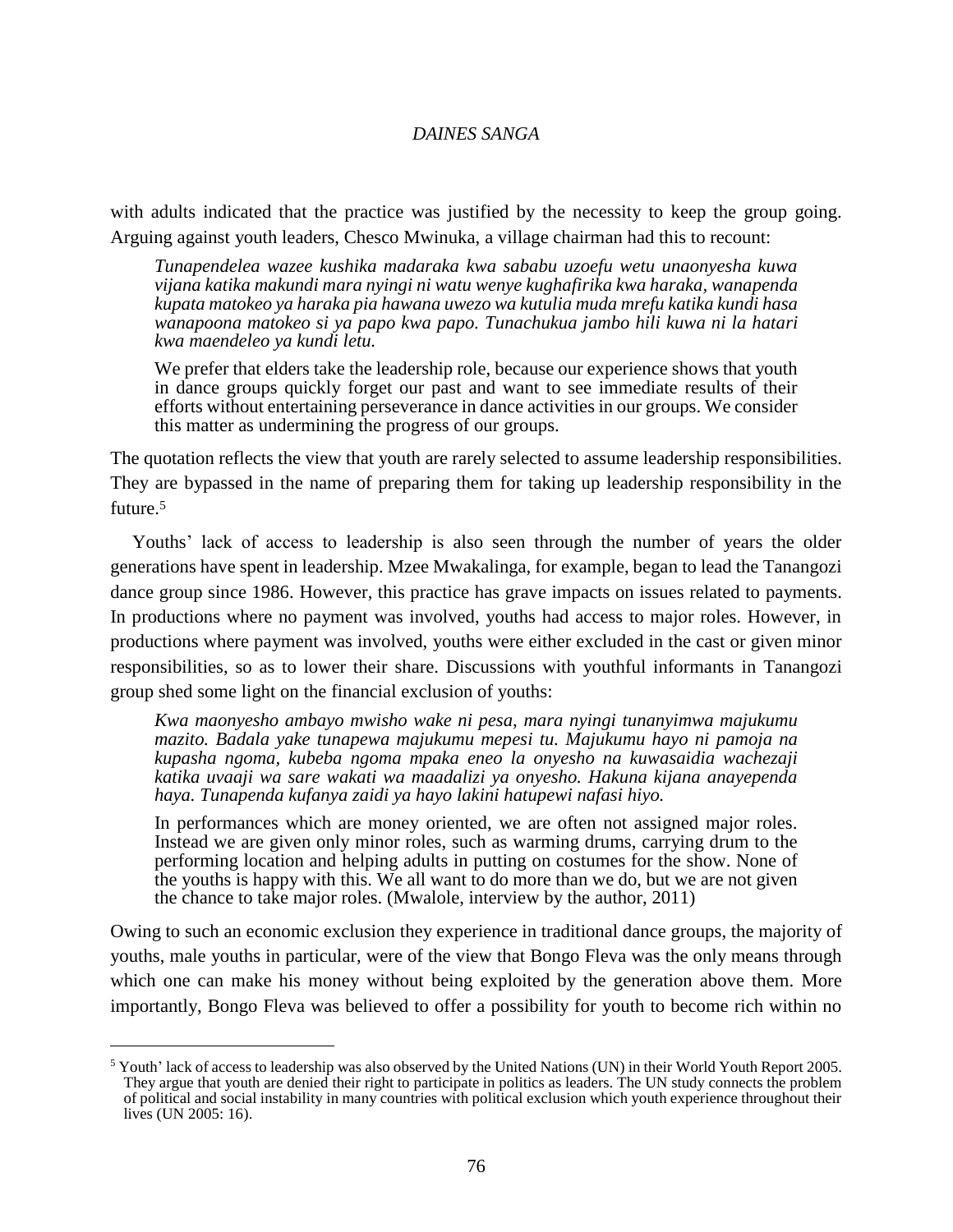time. For this reason, some of them were heard talking about the advantage of moving to Bongo Fleva, and thus were planning strategies to become Bongo Fleva performers. One of the youth informants in Tanangozi village revealed to me:

*Wenzetu wa Bongo Fleva akitoa albam moja au mbili tu mambo yake yananyooka kinoma. Mtu anajenga, ananunua gari yenye akili na kupata pesa ya ziada kwa ajili ya kutoa albam nyingine.* <sup>6</sup>

Our fellow youth doing Bongo Fleva who manage to produce two albums, often get a lot of money. They own houses, buy expensive cars, and still can save some money for recording more albums in the future. (Sijali, interview by the author, 2012)

The youths' perception of the opportunities of becoming wealthy overnight is incompatible with reality.<sup>7</sup> The evidence shows that these are simplistic notions of youths towards Bongo Fleva music. The majority of Bongo Fleva musicians have very little income or benefit.

The youth's growing dream, however, seems to be grounded on achievements of renowned musicians, so-called superstars such as the Bongo Fleva artist Diamond. His success and popularity in Bongo Fleva music has been at its peak for some years now. He gains good income out of his career as Bongo Fleva musician. His success, though, was not achieved just from his talent as many youths think. He did, and still does, work hard to get and hold that position. Some of these efforts include composing in Taarab, Muziki wa dansi and Mchiriku lyrics as well as Bongo Fleva. The artist's versatility with lyrics from different musical genres can be viewed as an attempt to prepare for whatever shift of taste among the customers in the market might occur. An additional strategy he employs is to work with media companies. Since the second half of the year 2012, Diamond began to work with Global Publishers, a private company dealing with publishing tabloids. The company now plays an important role in marketing Diamond and assisting him organizing his shows. It is obvious that since Diamond began his music career, he has travelled many places within Africa, Europe and the US for live shows, too.

# **The Shift to Bongo Fleva: the Question of Gatekeepers and Access to the Market**

A tendency of government leaders to utilize dancers' energy and intellect for their interests has a long history in Tanzania.<sup>8</sup> Songoyi (1988) in his study of commercialization and its impact on traditional dances recounted that after independence, dance groups were a tool for social and political control. Dance groups were utilized by leaders as a mouthpiece to voice their political propaganda to the masses. TOT (Tanzania One Theatre) and Muungano were groups inaugurated

<sup>6</sup> *Gari yenye akili* (a clever car) is a slang term employed by the youth to refer to an expensive car or a car of high quality.

<sup>7</sup> See for example Reuster-Jahn (2010) and Reuster-Jahn & Hacke (2011).

<sup>8</sup> For further information about exploitative behavior of leaders to the artists see also Askew (2002).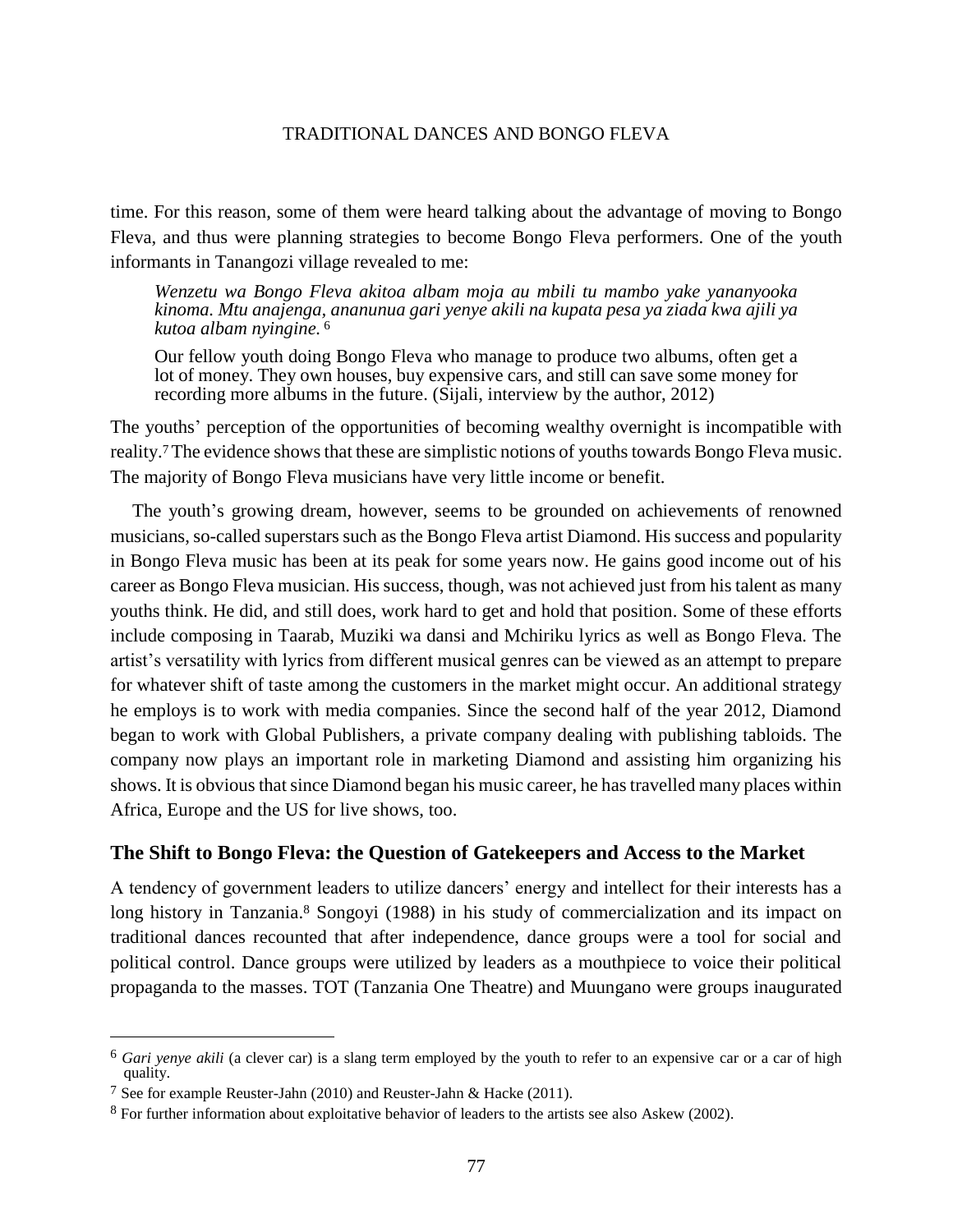soon after independence to serve such an end (Songoyi 1988). <sup>9</sup> In spite of utilizing dancers to spread their propaganda, dancers occupied an incredibly subordinate position (Edmondson 2007: 20).

The recent status of dancers is not very different from that of the post-independence period. Exploitation sometimes is even worse than soon after independence. Youth dancers who got a chance to participate in political events often lamented that their value was reduced after the show ended. In circumstances where the payments were not made beforehand, dancers sometimes made no profit at all seeing that they had to carry the musical instruments with them in public transport or to rent a car, costs which they had to bear themselves. While youth dancers were abandoned at the showground, they perceived Bongo Fleva artists being smartly handled and their pay processed faster.

The solemn scenario of financial exploitation was clearly manifest in the relation between the UMATI dance group and their cultural officers. Customers who did not know where to find dance groups usually communicate with cultural officers. Instead of cultural officers helping youth enter into profitable contracts with customers, they often use the chance to exploit the youth. Youth from one of the groups I interviewed recounted painful experiences caused by one of the cultural officers. As cultural officers represent the government, it might be appropriate to argue that the government negates its slogan of creating as many job opportunities as possible to the thousands of Tanzanian youths. <sup>10</sup> This is how youth perceive the situation:

*Maafisa utamaduni mara nyingi huingia mkataba na wateja. Tuna uhakika wanapewa kiasi cha kutosha toka kwa wateja. Jambo la kushangaza maafisa hawa wanaficha pesa nyingine na kiasi kidogo kinachobaki ndicho hutuletea sisi. Tukijaribu kushawishi waongeze kiasi, hututishia kuipeleka kazi katika makundi wengine.* (Subira, interview by the author 2012)

Cultural officers often make a contract with customers. We are sure that customers pay a reasonable amount only that officers take a big chunk from that payment and leave for us just a little money. Once we attempt to negotiate for a reasonable payment, we are threatened by being told that they will approach other groups to perform for similar rates.

From my own lived experience as a young artist during the last 20 years, I can confirm that some top officials have been utilizing younger artists for their own gains. The difficult economic situation and fears of being exploited also affect the relationship between dance groups. I repeatedly heard of instances where because of economic difficulties groups betrayed one another particularly when one group refused to work on the grounds that the money was not enough. Once a group negotiates

 $9$  See also Lange (2000).

 $10$  A slogan which led the recent president Honourable Jakaya Mrisho Kikwete to gain votes from youth especially in his first term bid in 2005.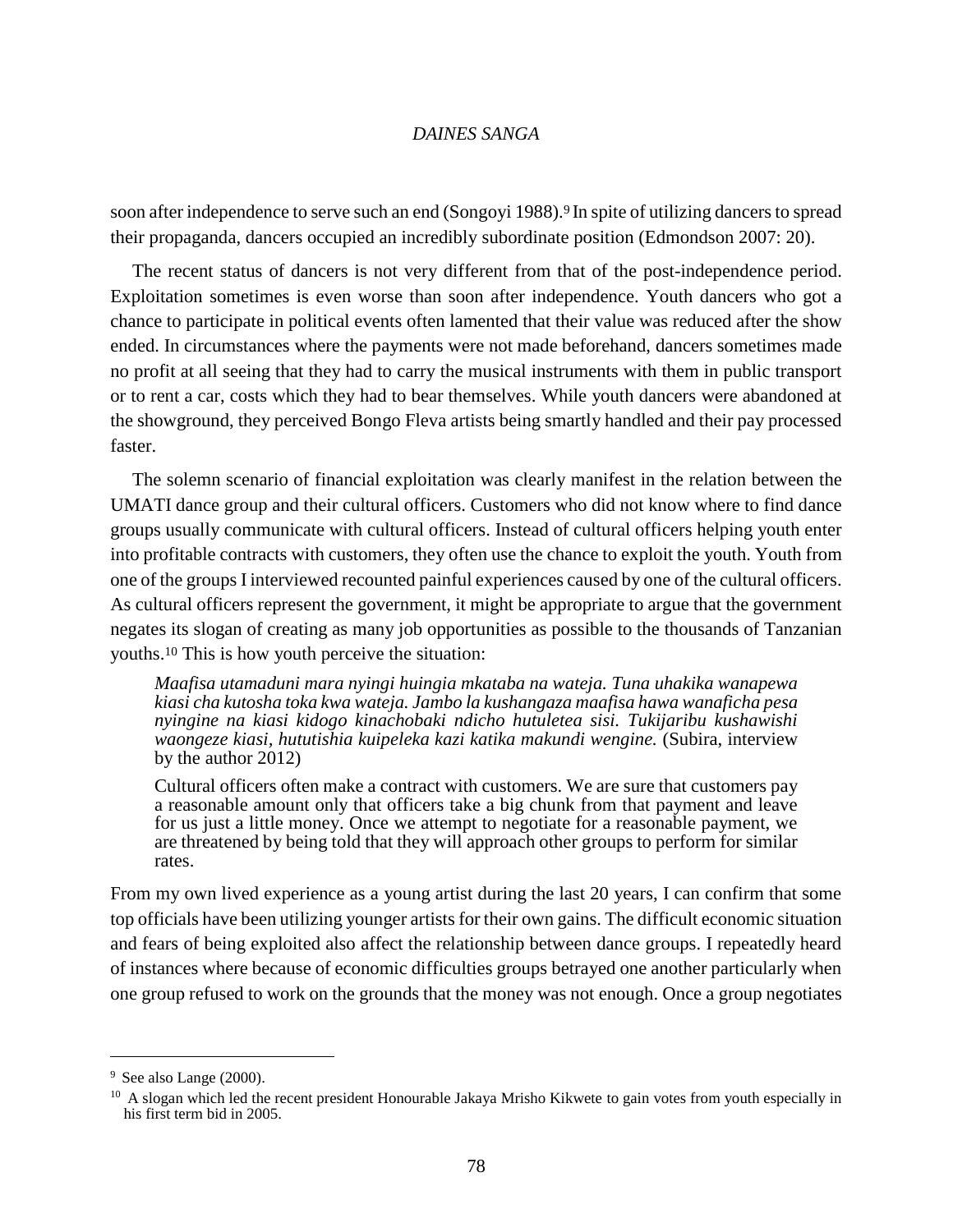for an increased amount of cash, another group often contacts the sponsors and agrees to work for less money.

The problem of a lack of solidarity is also present in Bongo Fleva. Because of fear they would jeopardise future opportunities, Bongo Fleva youth abandoned one another irrespective of friendships they had built for quite a long time. Honourable Joseph Mbilinyi's case (famously known as MR II or Sugu, his artistic name, now a member of parliament through the ticket of opposition party *Chama cha Demokrasia* - CHADEMA) could be used as an example of the struggle modern musicians face. His desire to become a politician developed over the last 10 years. Before he entered the political arena, he began to establish his interest by composing politically related songs.<sup>11</sup> In 2010 he decided to become a politician and in the process believed that his fellow artists could lend him a hand. However, according to Sugu the majority of youth musicians rebuffed the offer to avoid jeopardizing their economic prospects. They feared negative repercussions from the ruling party, which often gave them space to perform in political campaigns and provided them with money for their performances. Honourable Joseph Mbilinyi explained:

When I decided to engage myself in politics through the opposition ticket, the youth whom I worked with disserted me. They thought that I would not be successful. They also thought that I had embarked into a strange game which would lead me to a bad position. They detached themselves from me except three intimacy friends of me whose career is also musicians accompanied me in search of political space. The rest fled. (Sugu, interview by the author, 2012).

This quote shows that youth musicians were disinclined to support somebody who would voice their concerns for fear of cutting the hand that feeds them or, as the Swahili say, *kukitia kitumbua mchanga*.

# **Conclusion**

 $\overline{a}$ 

The article aimed at identifying social, economic, political and cultural problems that youths encounter in traditional dance groups and the reasons why leaving those groups for the promises of Bongo Fleva is tempting for many. Through FGDs and in-depth interviews with older and younger generations, the article could reveal that conflicts with older group members often centering on the question of authenticity on one hand subvert the participation of youth in traditional dance while increasing their participation in Bongo Fleva on the other. While adults preferred pure traditional dances, youths preferred dance mixture of current realities to which they have been exposed. Besides the dilemma in terms of authenticity, the exploitation of dancers was

 $11$  This in turn led Bongo Fleva artists to believe that it was investment in political songs which assisted Sugu to gain the political post. Such a belief motivated his friend Mbishi Real to begin investing in politically related songs, as is evident from Mbishi Real's album *Juhudi Binafsi* ('Self efforts', 2012).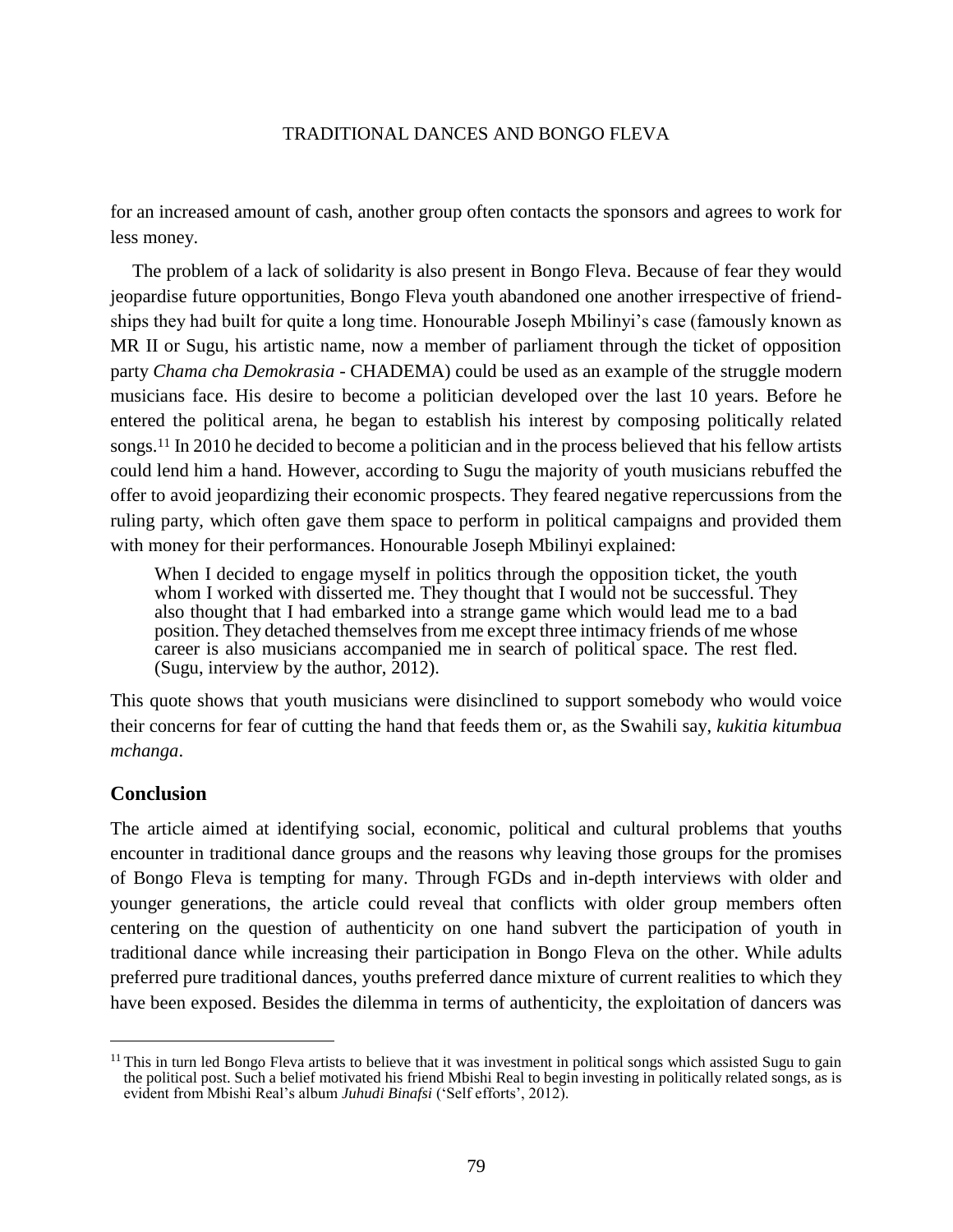another problem subverting the participation of youth in dance. Moreover, youth dancers feel marginalized and undervalued simply because they perform traditional dances which recently have lost in popularity compared to Bongo Fleva. Youths working in traditional dance believe that in terms of economic profit, working in the Bongo Fleva sector would be a better choice than staying in a traditional dance career. Apart from exploitation, betrayal between and within groups was another paramount problem that this study discovered. Betrayal was orchestrated mainly by poverty, which youths encountered in their lives. Given that the participation of youths in culture, including dance is vital for the country's development, and given the dilemma of youth unemployment, the government should intervene to lift up the participation. For example, the *Baraza la Sanaa Tanzania* (BASATA - National Arts Council) could introduce rates of payment in order to prevent exploitations of youths in dance groups. Seeing that cooperation between dance groups and cultural officers is problematic, it would be better if BASATA would use both local and modern media to communicate directly with artists. Media will allow communication with and between artists from different parts of Tanzania at lowest costs. BASATA also could initiate a debate on the question of authenticity in the face of globalization and multiplicity of culture. Since westernization and modernization has influenced the manifestation of culture, traditional dance in this case, we should be vigilant to such changes and pay attention to the idea of local roots and transcultural influences.

### **Acknowledgement**

This article would not have been accomplished without the support from humankind. My special thanks should go to my supervisor, Prof. Dr. S. A. Khamis from Bayreuth University for encouraging me to write this article, above all, being ready to reading several drafts of this article. I am grateful to Dr. Uta Reuster-Jahn from Hamburg University for helping me streamline my article. I would like to thank Dr. Clarissa Vierke, my mentor at Bayreuth University, for her tireless support and encouragement in my academic writings. Finally, my appreciation should go to Msia Kibona Clark, an Assistant Professor from California State University, Los Angeles, currently a Fulbright Scholar at the University of Dar es Salaam, for proofreading my article.

### **References**

- Adeleke, Tunda. 2005. Gloracialization: The Response of Pan-Blackists to Globalization. *Globalization 6*: 1-6.
- African Union. 2006. *African Youth Charter*. Addis Ababa: African Union.
- Askew, Kelly M. 2002. *Performing the Nation. Swahili Music and Cultural Politics in Tanzania*. Chicago: The University of Chicago Press.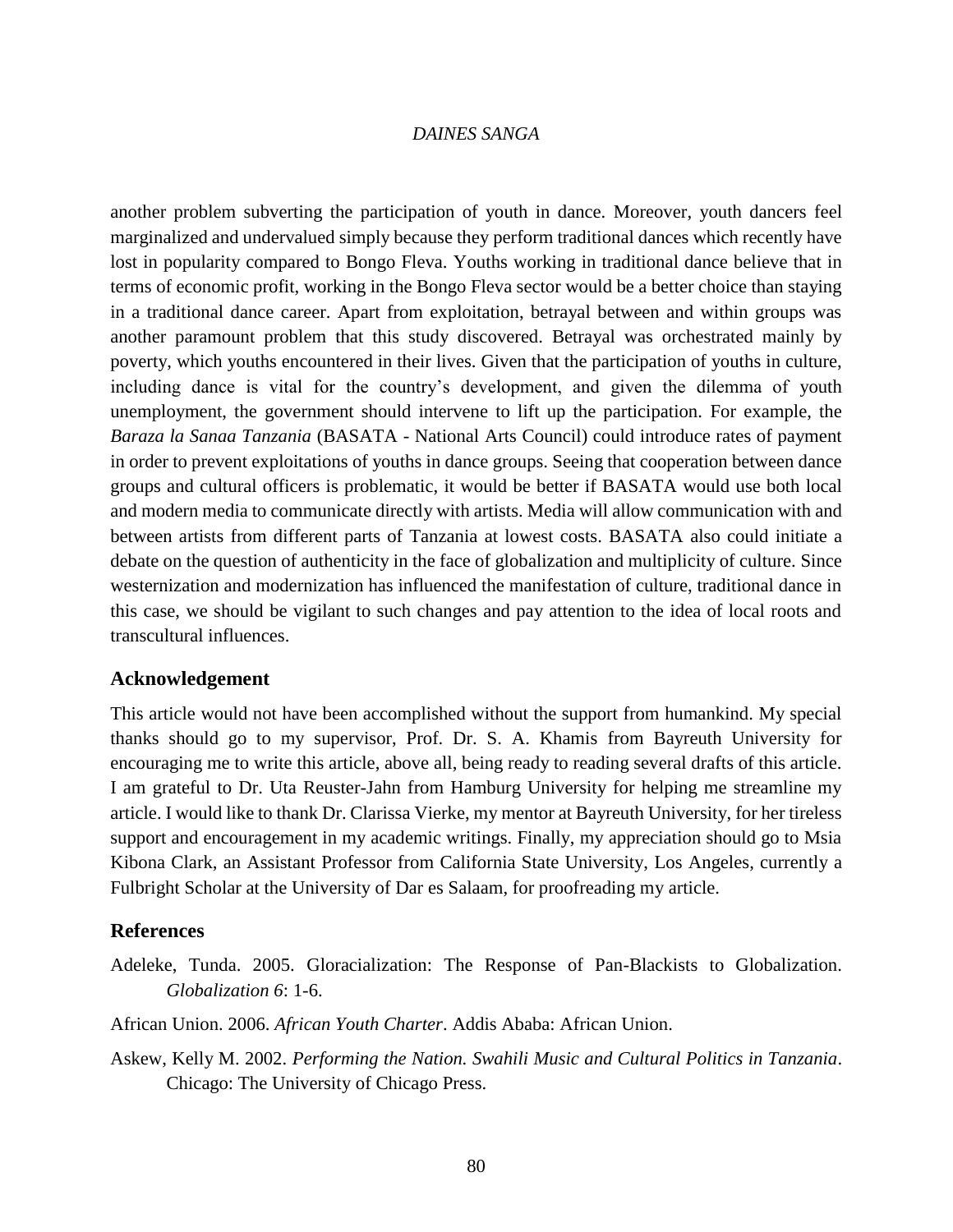- Barber, Karin. 2007. *The Anthropology of Texts, Persons and Publics. Oral and Written Culture in Africa and Beyond*. Cambridge et al.: Cambridge University Press.
- Browning, Megan. 2009. *Shake it: A Study of Traditional Dance and Drumming in Tanzania with the African Traditional Dance Group*. Arusha: STI Tanzania Wildlife Ecology and Conservation.
- Chang, Jeff. 2007. It's a Hip-Hop World. *Foreign Policy 163*: 58-65.
- Diallo, Yaya & Mitchell Hall. 1989. *The Healing Drum: African Wisdom Teaching*. Rochester, Vermont: Destiny Books.
- Dike, Victor. 2004. African Parents: The Dilemma of Raising their Children in Diaspora. *African Renaissance* 1: 81-85.
- Edmondson, Laura. 2001. National Erotica: The Politics of "Traditional" Dance in Tanzania. *The Drama Review. 45, 1*: 153-170.
- Edmondson, Laura. 2007. Performance and Politics in Tanzania. The Nation on Stage. Bloomington and Indianapolis: Indiana University Press.
- Englert, Birgit. 2003. Bongo Flava (Still) Hidden. 'Underground' Rap from Morogoro, Tanzania. *Stichproben. Vienna Journal of African Studies 5*: 73-94.
- Englert, Birgit. 2008. Ambiguous Relationships: Youth, Popular Music and Politics in Contemporary Tanzania. *Stichproben. Vienna Journal of African Studies 14*, 71-96.
- Falk, Gerhard & Ursula Falk. 2005. *Youth Culture and the Generation Gap*. New York: Algora Publishing Network.
- Glassie, Henry. 1995. Tradition. *The Journal of American Folklore, 108/ 430*: 395-412.
- Gunderson, Frank. 2010. *Sukuma Labor Songs from Western Tanzania: We Never Sleep, We Dream of Farming*. Leiden: Brill.
- Hammer, Dean. 1992. Meaning of Tradition. *Palgrave Macmillan Journals 24, 4*: 551-567.
- Hatar, Augustin. 2001. *The State of Theatre Education in Tanzania*. Port Elizabeth: UNESCO.
- Huntington, Samuel P. 1993. The Clash of Civilizations? *Journal of Foreign Affairs 73, 3*: 22-49.
- Kaduma, Godwin. 1972. *Theoretical Description of Five Traditional Dances*. Unpublished MA Thesis, University of Dar es Salaam.
- Kapingu, Rozi. 2009. *The Changing Functions and Characteristics of African Dances: A Case of Kiduo War Dance*. Unpublished MA Thesis, University of Dar es Salaam.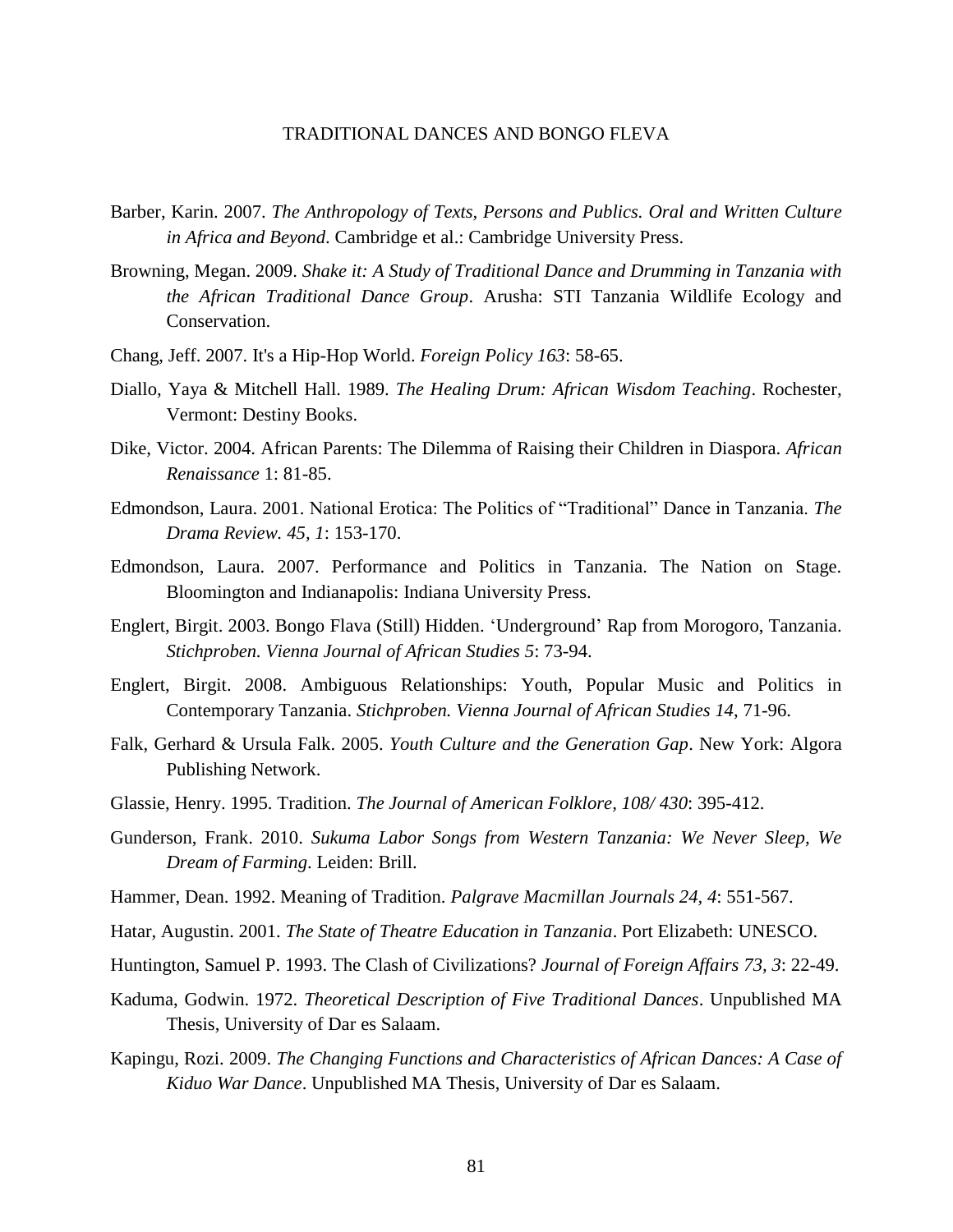- Lange, Siri. 2000. Muungano and TOT: Rivals on the Urban Culture Scene. *Mashindano: Competitive Music Performance in East Africa,* ed. by Frank Gunderson & Gregory Barz. Dar es Salaam: Mkuki na Nyota Publishers, pp. 67-87.
- Laws, Sophie, Caroline Harper & Rachel Marcus. 2003. *Research for Development. A Practical Guide*. London: Sage.
- Makoye, Herbert. 1996. *Tanzanian Traditional Dances: Choreography and Communication in Urban Dar es Salaam*. Unpublished M.A. Thesis, University of Dar es Salaam.
- Mlama, Penina M. 1991. *Culture and Development: A Popular Theatre Approach in Africa*. Uppsala: Scandinavian Institute of African Studies.
- Mills, Quinn. 2005. *Leadership: How to Lead, How to Live*. Harvard: MindEdge Press.
- Ministry of Labour and Youth Development. 1996. *National Youth Development Policy*. Dar es Salaam: The Government of Tanzania.
- Muchira, Lydia. 2001. *African Cultures as a Medium of Empowering Kenyan Youth in Nairobi Province*. Rotonia: International Community Development.
- Muñoz, Germán & Martha Marín.2006. Music is the Connection: Youth Culture in Columbia. *Global Youth? Hybrid Identities, Plural Worlds*, ed. by Pam Neilan & Carles Feixa. New York: Routledge, pp.130-148.
- Mushi, Lasteck. 2010. Mr Sugu Solicits Funds for Election Campaigns, Dar es Salaam: The Guardian, 17 September 2010, at <http://ippmedia.com/frontend/index.php?l=21097> (last visited 15-10-2013).
- Na'Allah, Abdul-Rasheed 2009. *Africanity, Islamicity and Performativity - Identity in the House of Ilorin*. Bayreuth African Studies 88, Eckersdorf: Thielmann & Breitinger.
- Nketia, J.H. Kwabena. 1974. *The Music of Africa*. New York: Norton.
- Omari, Shani. 2011. *Youth in Zanzibar: Their Cultural 'Struggle' Through Bongo Fleva Music*. Paper presented at 4<sup>th</sup> AEGIS European Conference on African Studies, 15-18 June 2011, Uppsala, Sweden. [http://www.nai.uu.se/ecas-4/panels/21-40/panel-31/Shani-Omari-Full](http://www.nai.uu.se/ecas-4/panels/21-40/panel-31/Shani-Omari-Full-paper.pdf)[paper.pdf](http://www.nai.uu.se/ecas-4/panels/21-40/panel-31/Shani-Omari-Full-paper.pdf) (last visited 10-09-2013).
- Peterson, Richard. 1997. *Creating Country Music, Fabricating Authenticity*. Chicago: University of Chicago Press.
- Reuster-Jahn, Uta. 2007. Let's Go Party! Discourse and Self-Portrayal in the Bongo Fleva Song-Mikasi (Ngwair, 2004). *Swahili Forum 14*: 225-244.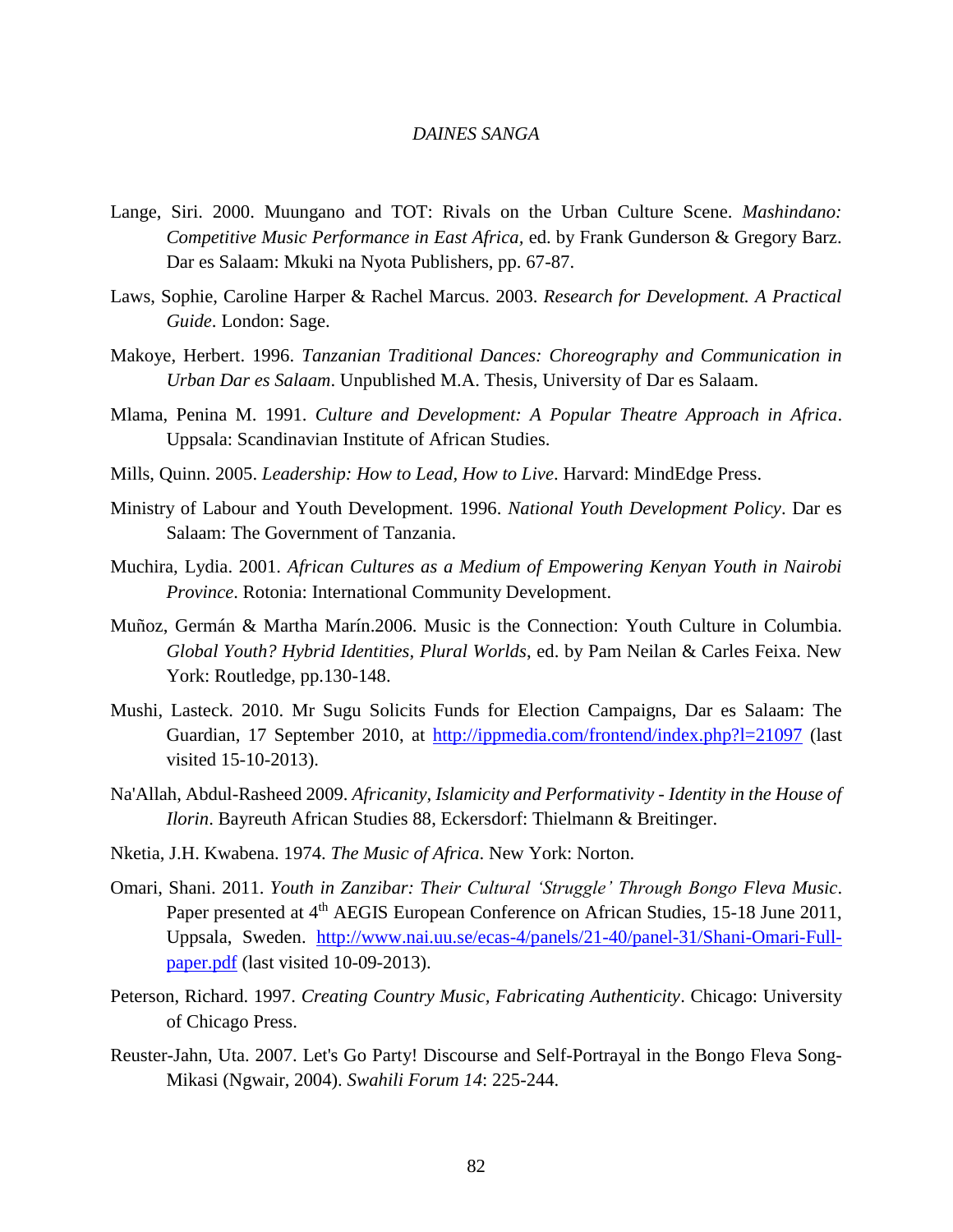- Reuster-Jahn, Uta. 2008. Bongo Flava and the Electoral Campaign 2005 in Tanzania. *Stich-proben. Vienna Journal of African Studies 14*: 41-69.
- Reuster-Jahn, Uta. 2010. Kuna kupanda na kushuka, Bwana! (There is rise and there is fall, man!). Reflections on the Music Business in Bongo Fleva Song Lyrics. *Readings in Ethnomusicology. A Collection of Papers Presented at Ethnomusicology Symposium 2010*, ed. by Mitchel Strumpf & Imani Sanga. Dar es Salaam: Department of Fine and Performing Arts, University of Dar es Salaam, pp. 117-129.
- Reuster-Jahn, Uta & Gabriel Hacke. 2011: The Bongo Flava Industry in Tanzania and Artists' Strategies for Success. *Working Papers of the Department of Anthropology and African Studies of the Johannes Gutenberg University of Mainz* 127. [http://www.ifeas.uni](http://www.ifeas.uni‐mainz.de/workingpapers/AP127.pdf)‐ [mainz.de/workingpapers/AP127.pdf](http://www.ifeas.uni‐mainz.de/workingpapers/AP127.pdf) (last visited 03-03-2014)
- Reuster-Jahn, Uta & Roland Kießling. 2007. Lugha ya Mitaani in Tanzania. The Poetics and Sociology of a Young Urban Style of Speaking. With a dictionary Comprising 1100 Words and Phrases. *Swahili Forum 13* (special issue).
- Riccio, Thomas. 2001. Tanzanian Theatre: From Marx to the Marketplace. *The Drama Review 45, 1*: 128-152.
- Riccio, Thomas. 2007. *Performing Africa: Remixing Tradition, Theatre and Culture*. New York: Peter Lang.
- Santos, Boaventura. 2008. *The World Social Forum as Epistemology of South in the Raise of Global Left: The World Social Forum and Beyond*. London and New York: Zed Book.
- Semali, Ladslaus. 1999. Community as a Classroom: Dilemmas of Valuing African Indigenous Literacy Education. *International Review of Education 45, 3/4*: 305–319.
- Schechner, Richard. 1985. Between Theater and Anthropology. Philadelphia: University of Pennsylvania Press.
- Shakoor, Jongo.2012.<http://www.globalpublishers.info/profiles/blogs/diamond-tishio> (last visited 17-09-2012)
- Songoyi, Elias 1988. *Commercialization: It's Impact to Tanzania Traditional Dances*. Dar es Salaam: Dar es Salaam University Press.
- Songoyi, Elias. 2005. *The Forms and Content of Wigashe Dance Songs of Sukuma*. Dar es Salaam: University of Dar es Salaam Press.
- Suriano, Maria. 2007. 'Mimi ni Msanii, Kioo cha Jamii'. Urban Youth Culture in Tanzania as Seen through Bongo Fleva and Hip-Hop. *Swahili Forum 14*: 207-223.